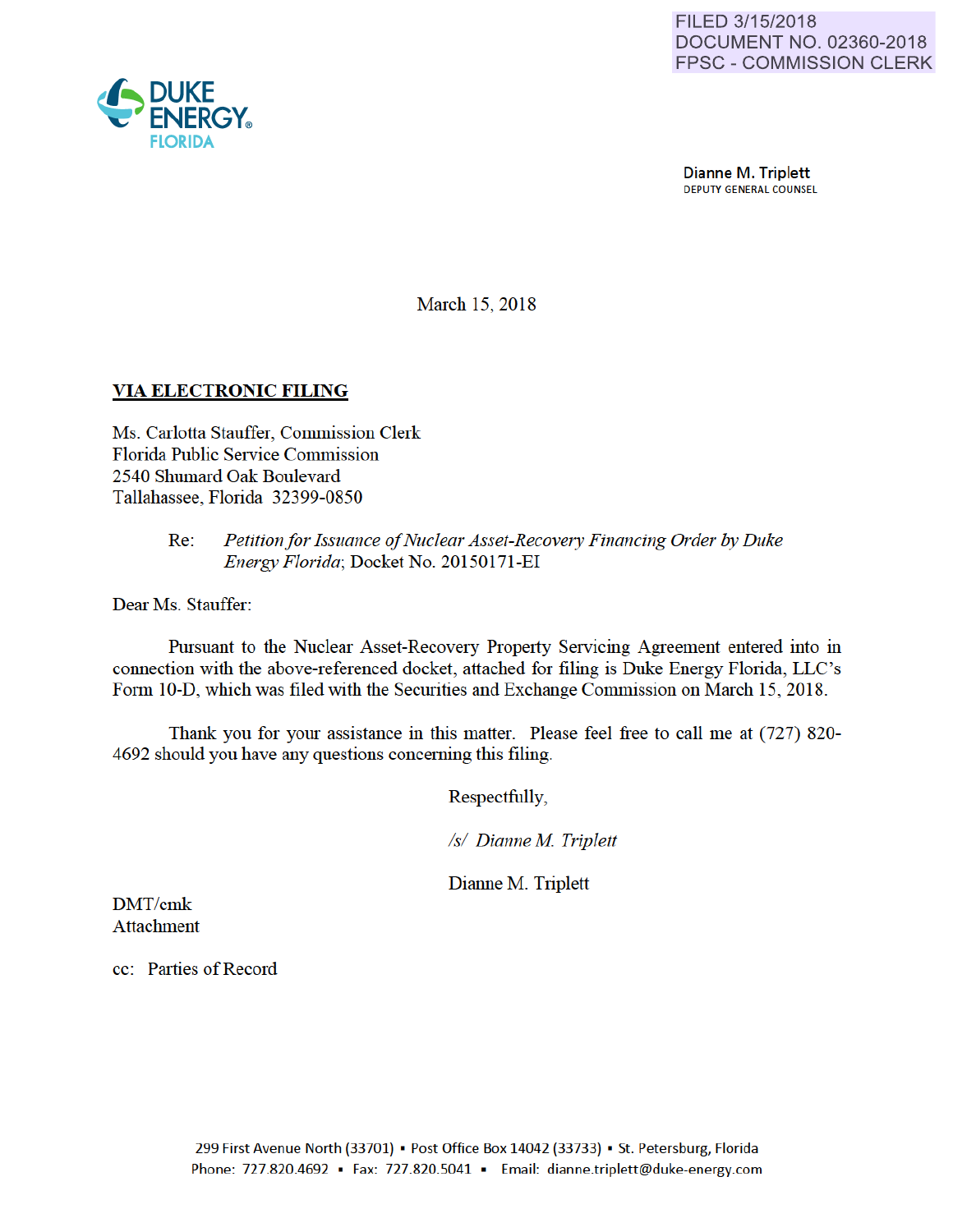## **CERTIFICATE OF SERVICE**

*Docket No. 20150171-EI*

I HEREBY CERTIFY that a true and correct copy of the foregoing has been furnished via electronic mail to the following this  $15<sup>th</sup>$  day of March, 2018.

*/s/ Dianne M. Triplett* 

 Attorney Theresa L. Tan Rosanne Gervasi Office of the General Counsel Florida Public Service Commission 2540 Shumard Oak Blvd. Tallahassee, FL 32399-0850 ltan@psc.state.fl.us rgervasi@psc.state.fl.us Florida Industrial Power Users Group c/o Moyle Law Firm, P.A. Jon C. Moyle, Jr. Karen A. Putnal 118 North Gadsden Street Tallahassee, FL 32301 jmoyle@moylelaw.com kputnal@moylelaw.com Robert Scheffel Wright John T. LaVia, III Gardner Law Firm 1300 Thomaswood Drive Tallahassee, FL 32308 schef@gbwlegal.com jlavia@gbwlegal.com C. Rehwinkel / J. Kelly / E. Sayler / P. Christensen Office of Public Counsel c/o The Florida Legislature 111 West Madison Street, Room 812 Tallahassee, FL 32399-1400 rehwinkel.charles@leg.state.fl.us kelly.jr@leg.state.fl.us sayler.erik@leg.state.fl.us christensen.patty@leg.state.fl.us PSC Phosphate – White Springs c/o James W. Brew and Owen J. Kopon Stone Law Firm 1025 Thomas Jefferson Street, NW Eighth Floor, West Tower Washington, DC 20007-5201 jbrew@smxblaw.com ojk@smxblaw.com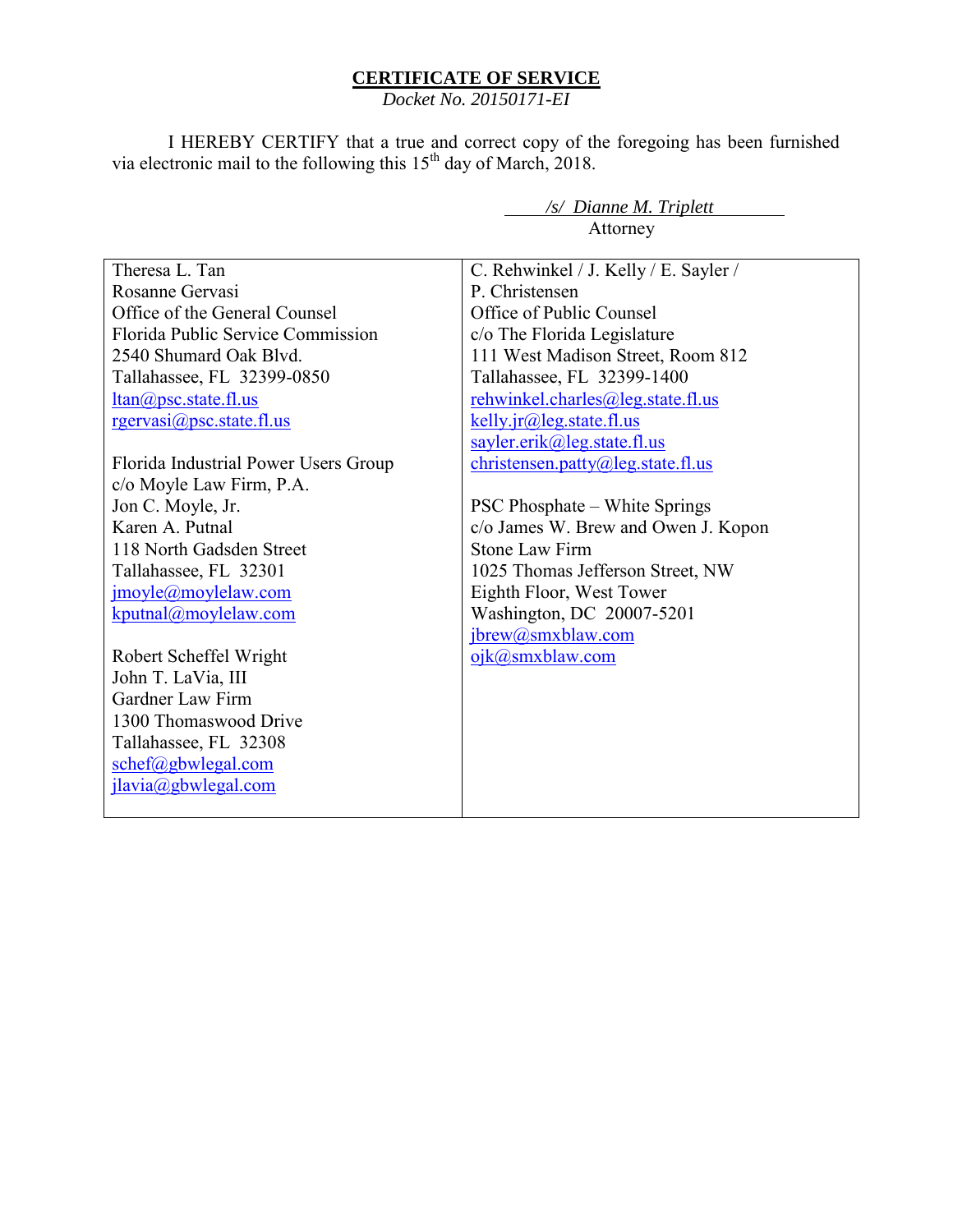### **UNITED STATES SECURITIES AND EXCHANGE COMMISSION Washington, D.C. 20549**

### **FORM 10-D**

### **ASSET-BACKED ISSUER DISTRIBUTION REPORT PURSUANT TO SECTION 13 OR 15(d) OF THE SECURITIES EXCHANGE ACT OF 1934 For the semi-annual distribution period from September 1, 2017 to February 28, 2018**

| <b>Commission</b><br><b>File Number</b> | <b>Registrant: State of Incorporation: Address: and Telephone Number</b> |                 |                 | <b>IRS</b> Employer<br><b>Identification</b><br>No. |
|-----------------------------------------|--------------------------------------------------------------------------|-----------------|-----------------|-----------------------------------------------------|
| 333-209196-01                           | DUKE ENERGY FLORIDA PROJECT FINANCE, LLC                                 |                 |                 | 81-0977581                                          |
|                                         | (Delaware)                                                               |                 |                 |                                                     |
|                                         | 299 First Avenue North, St. Petersburg, Florida 33701                    |                 |                 |                                                     |
|                                         | 704-382-3853                                                             |                 |                 |                                                     |
| 1-03274                                 | DUKE ENERGY FLORIDA, LLC                                                 |                 |                 | 59-0247770                                          |
|                                         | (Depositor and Sponsor)                                                  |                 |                 |                                                     |
|                                         | (Florida)                                                                |                 |                 |                                                     |
|                                         | 299 First Avenue North, St. Petersburg, Florida 33701                    |                 |                 |                                                     |
|                                         | 704-382-3853                                                             |                 |                 |                                                     |
|                                         | Registered/reporting pursuant to (check one)                             |                 |                 |                                                     |
|                                         |                                                                          |                 |                 | Name of exchange                                    |
| Title of class                          | Section $12(b)$                                                          | Section $12(g)$ | Section $15(d)$ | $($ If Section 12 $(b)$ $)$                         |
| Series A 2018 Senior Secured Bonds      |                                                                          | П               | ☑               |                                                     |

| Series A 2021 Senior Secured Bonds |  | M |  |
|------------------------------------|--|---|--|
| Series A 2026 Senior Secured Bonds |  | ⊠ |  |
| Series A 2032 Senior Secured Bonds |  | ᇄ |  |
| Series A 2035 Senior Secured Bonds |  | ⊠ |  |

Indicate by check mark whether the registrant (1) has filed all reports required to be filed by Section 13 or 15(d) of the Securities Exchange Act of 1934 during the preceding 12 months (or for such shorter period that the registrant was required to file such reports), and (2) has been subject to such filing requirements for the past 90 days.

 $Yes \nightharpoonup$  No  $\Box$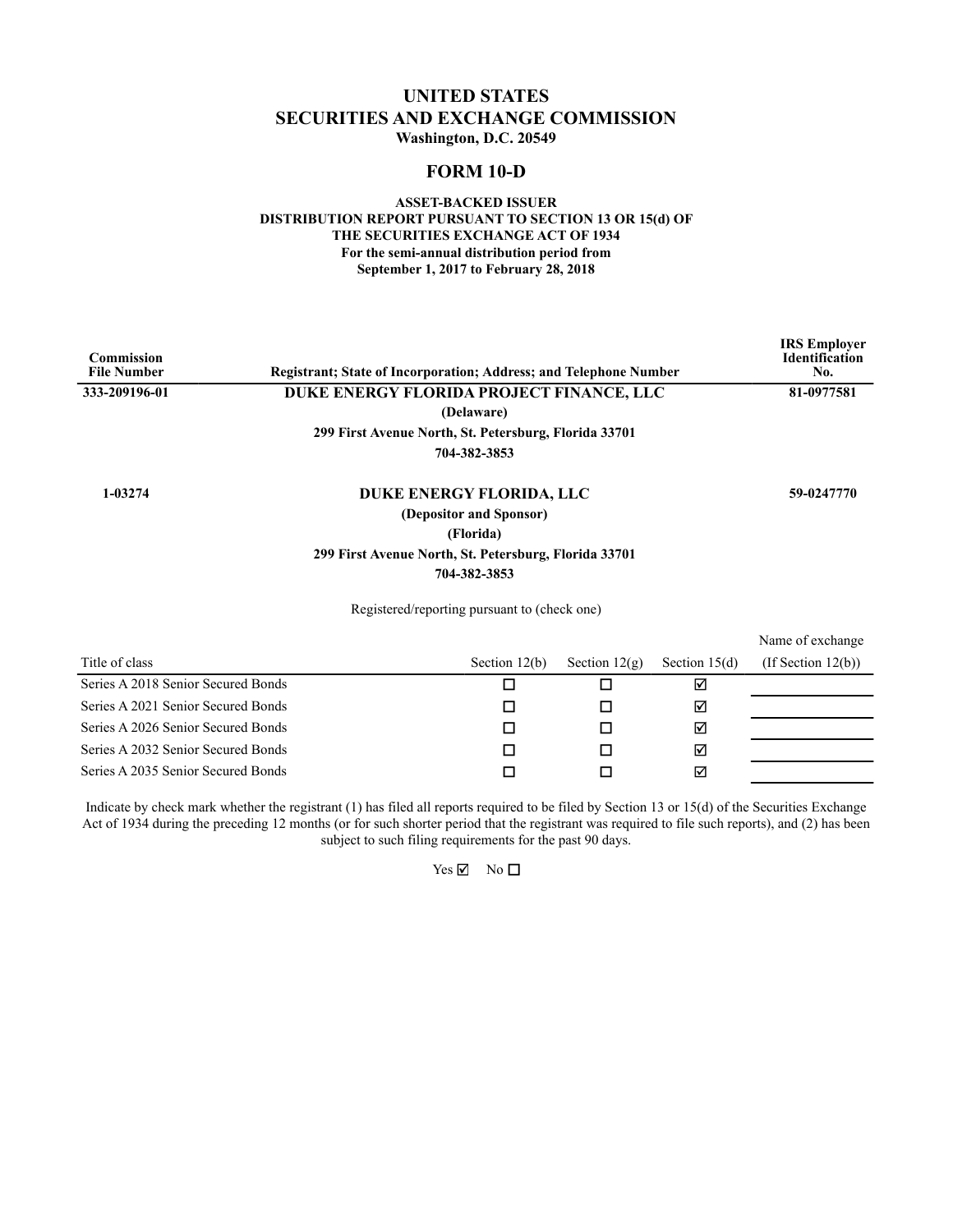## SEMI-ANNUAL SERVICER'S CERTIFICATE

Pursuant to Section 4.01(c)(ii) of the Nuclear Asset-Recovery Property Servicing Agreement, dated as of June 22, 2016 (Servicing Agreement), by and between **DUKE ENERGY FLORIDA, LLC**, as servicer (Servicer), and **Duke Energy Florida Project Finance, LLC**, the Servicer does hereby certify, for the March 1, 2018, Payment Date (Current Payment Date), as follows:

Capitalized terms used but not defined herein have their respective meanings as set forth in the Servicing Agreement. References herein to certain sections and subsections are references to the respective sections of the Servicing Agreement or the Indenture, as the context indicates.

**Collection Periods:** September 1, 2017 to February 28, 2018

**Payment Date:** March 1, 2018

1. Collections Allocable and Aggregate Amounts Available for the Current Payment Date:

| L.   | Remittances for the September 2017 Collection Period |  | \$ | 9,860,110.84 |
|------|------------------------------------------------------|--|----|--------------|
| ii.  | Remittances for the October 2017 Collection Period   |  |    | 7,861,174.89 |
| iii. | Remittances for the November 2017 Collection Period  |  |    | 6,678,906.56 |
| iv   | Remittances for the December 2017 Collection Period  |  |    | 5,703,292.07 |
| V.   | Remittances for the January 2018 Collection Period   |  |    | 5.234.992.87 |
| vi.  | Remittances for the February 2018 Collection Period  |  |    | 5.669.617.88 |
| vii. |                                                      |  |    |              |

viii.

| XV.   | Collection Account Balance (sum of xii through xiv above) | 51.209.451.96       |
|-------|-----------------------------------------------------------|---------------------|
| XIV.  | Capital Subaccount Balance as of prior Payment Date       | 6,471,450.00        |
| xiii. | Excess Funds Subaccount Balance as of prior Payment Date  | 3,567,131.76        |
| xii.  | General Subaccount Balance (sum of i through xi above)    | \$<br>41,170,870.20 |
| xi.   | Investment Earnings on General Subaccount                 | 115,772.08          |
| Х.    | Investment Earnings on Excess Funds Subaccount            | 15.660.76           |
| ix.   | Investment Earnings on Capital Subaccount                 | 31,342.25           |

2. Outstanding Amounts of as of prior Payment Date:

|      |              |      | vi. Aggregate Outstanding Amount of all Series A Bonds | 1,231,590,000.00 |
|------|--------------|------|--------------------------------------------------------|------------------|
| V.   | Series A     | 2035 | <b>Outstanding Amount</b>                              | 275,290,000.00   |
|      | iv. Series A | 2032 | <b>Outstanding Amount</b>                              | 250,000,000.00   |
| iii. | Series A     | 2026 | <b>Outstanding Amount</b>                              | 436,000,000.00   |
| ii.  | Series A     | 2021 | <b>Outstanding Amount</b>                              | 150,000,000.00   |
|      | Series A     | 2018 | <b>Outstanding Amount</b>                              | 120,300,000.00   |

3. Required Funding/Payments as of Current Payment Date:

|      | <b>Principal</b>          |    | <b>Principal Due</b> |
|------|---------------------------|----|----------------------|
| i.   | Series A 2018             | \$ | 28,331,638.00        |
| ii.  | Series A 2021             |    | —                    |
| iii. | Series A 2026             |    |                      |
| 1V.  | Series A 2032             |    |                      |
| V.   | Series A 2035             |    |                      |
| vi.  | <b>All Series A Bonds</b> | S  | 28,331,638.00        |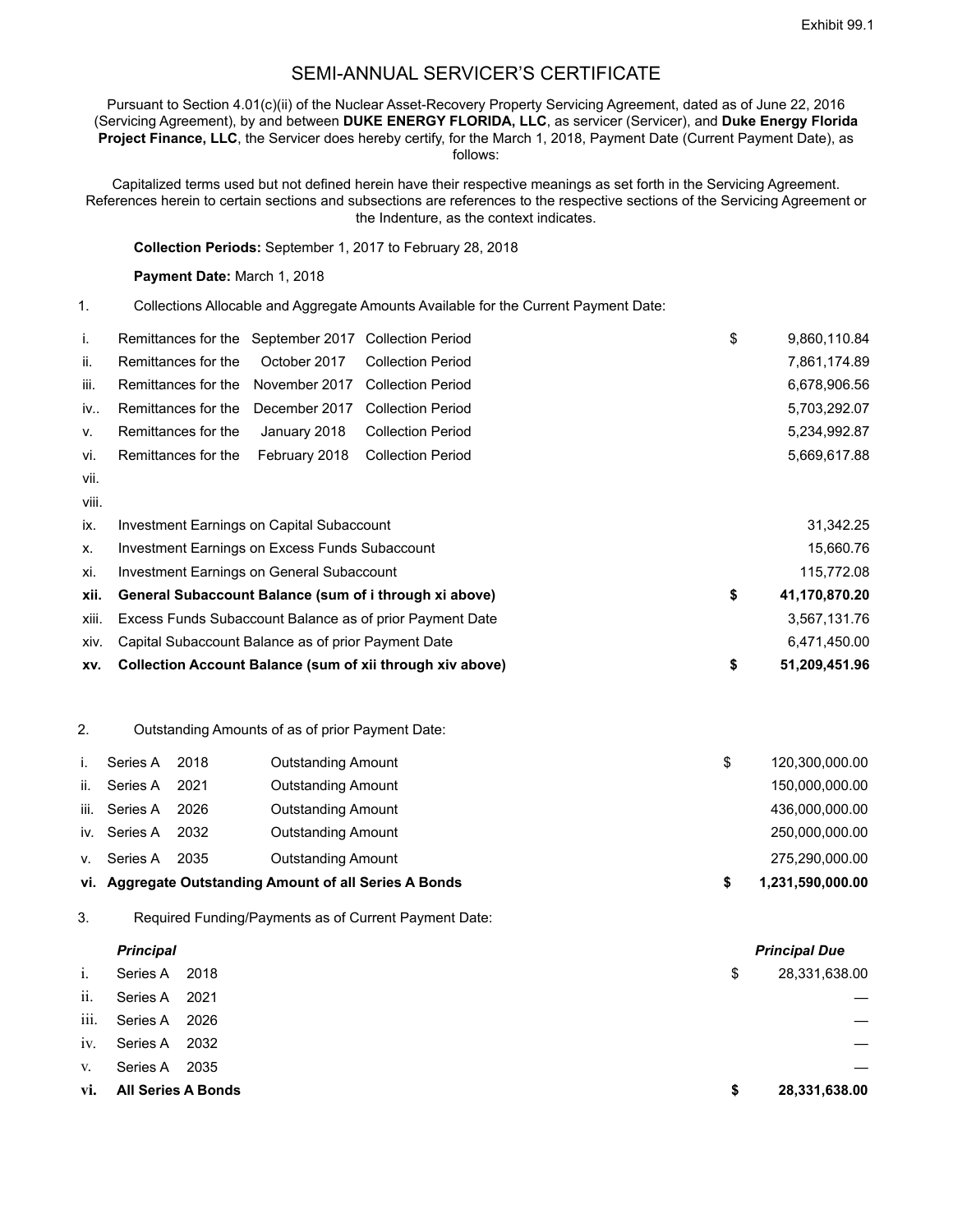*Interest*

|       | <b>WAL</b>                                                                             | <b>Interest</b><br>Rate | Days in Interest Period |     |                     | <b>Principal Balance</b>     |        | <b>Interest Due</b>     |
|-------|----------------------------------------------------------------------------------------|-------------------------|-------------------------|-----|---------------------|------------------------------|--------|-------------------------|
| ۷.    | Series A 2018                                                                          | 1.196%                  |                         | 249 | \$                  | 120,300,000.00               | \$     | 719,394.00              |
| VI.   | Series A 2021                                                                          | 1.731%                  |                         | 249 |                     | 150,000,000.00               |        | 1,298,250.00            |
| VII.  | Series A 2026                                                                          | 2.538%                  |                         | 249 |                     | 436,000,000.00               |        | 5,532,840.00            |
| VIII. | Series A 2032                                                                          | 2.858%                  |                         | 249 |                     | 250,000,000.00               |        | 3,572,500.00            |
| IX.   | Series A 2035                                                                          | 3.112%                  |                         | 249 |                     | 275,290,000.00               |        | 4,283,512.40            |
| х.    | <b>All Series A Bonds</b>                                                              |                         |                         |     |                     |                              | \$     | 15,406,496.40           |
|       |                                                                                        |                         |                         |     |                     | <b>Required Level</b>        |        | <b>Funding Required</b> |
| XI.   | Capital Account                                                                        |                         |                         |     | \$                  | 6,471,450.00                 | \$     |                         |
| 4.    | Allocation of Remittances as of Current Payment Date Pursuant to 8.02(e) of Indenture: |                         |                         |     |                     |                              |        |                         |
| İ.    | Trustee Fees and Expenses; Indemnity Amounts                                           |                         |                         |     |                     |                              |        | \$                      |
| ii.   | Servicing Fee                                                                          |                         |                         |     |                     |                              |        | 323,572.50              |
| iii.  | <b>Administration Fee</b>                                                              |                         |                         |     |                     |                              |        | 25,000.00               |
| IV.   | <b>Operating Expenses</b>                                                              |                         |                         |     |                     |                              |        | 38,467.86               |
|       |                                                                                        |                         |                         |     |                     | Per \$1,000 of               |        |                         |
|       | Series A Bonds                                                                         |                         |                         |     | Aggregate           | Original Principal<br>Amount |        |                         |
| v.    | Semi-Annual Interest (including any past-due for prior periods)                        |                         |                         |     |                     |                              |        | \$<br>15,406,496.40     |
| 1.    | Series A 2018                                                                          |                         | \$                      |     | 719,394.00 \$       |                              | 3.93   |                         |
| 2.    | Series A 2021                                                                          |                         |                         |     | 1,298,250.00        |                              | 8.66   |                         |
| 3.    | Series A 2026                                                                          |                         |                         |     | 5,532,840.00        |                              | 12.69  |                         |
| 4.    | Series A 2032                                                                          |                         |                         |     | 3,572,500.00        |                              | 14.29  |                         |
| 5.    | Series A 2035                                                                          |                         |                         |     | 4,283,512.40        |                              | 15.56  |                         |
| vi.   | Principal Due and Payable as a Result of an Event of Default or on Final Maturity Date |                         |                         |     |                     |                              |        | \$                      |
| 1.    | Series A 2018                                                                          |                         | \$                      |     | — \$                |                              |        |                         |
| 2.    | Series A 2021                                                                          |                         |                         |     |                     |                              |        |                         |
| 3.    | Series A 2026                                                                          |                         |                         |     |                     |                              |        |                         |
| 4.    | Series A 2032                                                                          |                         |                         |     |                     |                              |        |                         |
| 5.    | Series A 2035                                                                          |                         |                         |     |                     |                              |        |                         |
|       |                                                                                        |                         |                         |     |                     |                              |        |                         |
| VII.  | Semi-Annual Principal                                                                  |                         |                         |     |                     |                              |        | 28,331,638.00           |
| 1.    | Series A 2018                                                                          |                         |                         |     | $$28,331,638.00$ \$ |                              | 154.82 |                         |
| 2.    | Series A 2021                                                                          |                         |                         |     |                     |                              |        |                         |
| 3.    | Series A 2026                                                                          |                         |                         |     |                     |                              |        |                         |
| 4.    | Series A 2032                                                                          |                         |                         |     |                     |                              |        |                         |
| 5.    | Series A 2035                                                                          |                         |                         |     |                     |                              |        |                         |
| viii. | Other unpaid Operating Expenses                                                        |                         |                         |     |                     |                              |        | \$                      |
| IX.   | Funding of Capital Subaccount (to required level)                                      |                         |                         |     |                     |                              |        |                         |
| х.    | Capital Subaccount Return to Duke Energy Florida                                       |                         |                         |     |                     |                              |        | 100,696.00              |
| Xİ.   | Withdrawals from Excess Funds Subaccount                                               |                         |                         |     |                     |                              |        | (3,055,000.56)          |
| XII.  | Released to Issuer upon Retirement of all Series Bonds                                 |                         |                         |     |                     |                              |        |                         |
| xiii. | Aggregate Remittances as of Current Payment Date                                       |                         |                         |     |                     |                              |        | 41,170,870.20           |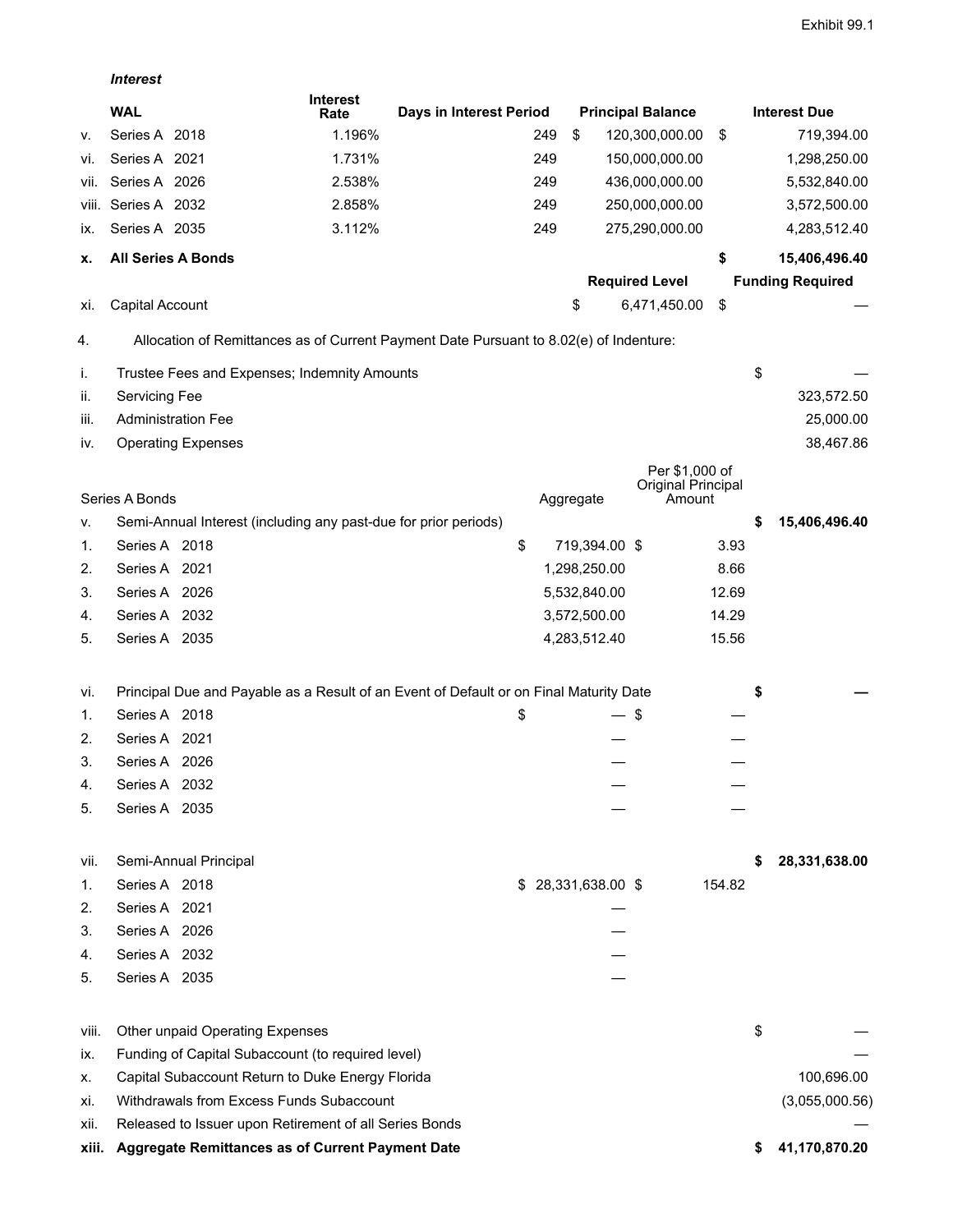5. Outstanding Amount and Collection Account Balance as of Current Payment Date (after giving effect to payments to be made on such Payment Date):

| j.    | Series A 2018                                             | \$<br>91,968,362.00    |
|-------|-----------------------------------------------------------|------------------------|
| ii.   | Series A 2021                                             | 150,000,000.00         |
| iii.  | Series A 2026                                             | 436,000,000.00         |
| iv.   | Series A 2032                                             | 250,000,000.00         |
| V.    | Series A 2035                                             | 275,290,000.00         |
| vi.   | <b>Aggregate Outstanding Amount of all Series A Bonds</b> | \$<br>1,203,258,362.00 |
| vii.  | Excess Funds Subaccount Balance                           | 512.131.20             |
| viii. | Capital Subaccount Balances                               | 6,471,450.00           |
| ix.   | <b>Aggregate Collection Account Balance</b>               | \$<br>6,983,581.20     |
|       |                                                           |                        |

6. Subaccount Withdrawals as of Current Payment Date (if applicable, pursuant to Section 8.02(e) of Indenture):

|      | Excess Funds Subaccount                                                   | \$. | 3.055.000.56 |
|------|---------------------------------------------------------------------------|-----|--------------|
| ii.  | Capital Subaccount                                                        |     |              |
| iii. | <b>Total Withdrawals</b>                                                  |     | 3.055.000.56 |
|      | Shortfalls in Interest and Principal Payments as of Current Payment Date: |     |              |

| i.  | Semi-annual Interest                                                            |    |
|-----|---------------------------------------------------------------------------------|----|
|     | Series A 2018                                                                   | \$ |
|     | Series A 2021                                                                   |    |
|     | Series A 2026                                                                   |    |
|     | Series A 2032                                                                   |    |
|     | Series A 2035                                                                   |    |
|     | <b>Total</b>                                                                    | \$ |
| ii. | Semi-annual Principal                                                           |    |
|     | Series A 2018                                                                   | \$ |
|     | Series A 2021                                                                   |    |
|     | Series A 2026                                                                   |    |
|     | Series A 2032                                                                   |    |
|     | Series A 2035                                                                   |    |
|     | <b>Total</b>                                                                    | \$ |
| 8.  | Shortfalls in Payment of Return on Invested Capital as of Current Payment Date: |    |
| i.  | Return on Invested Capital                                                      | \$ |
| 9.  | Shortfalls in Required Subaccount Levels as of Current Payment Date:            |    |

i. Capital Subaccount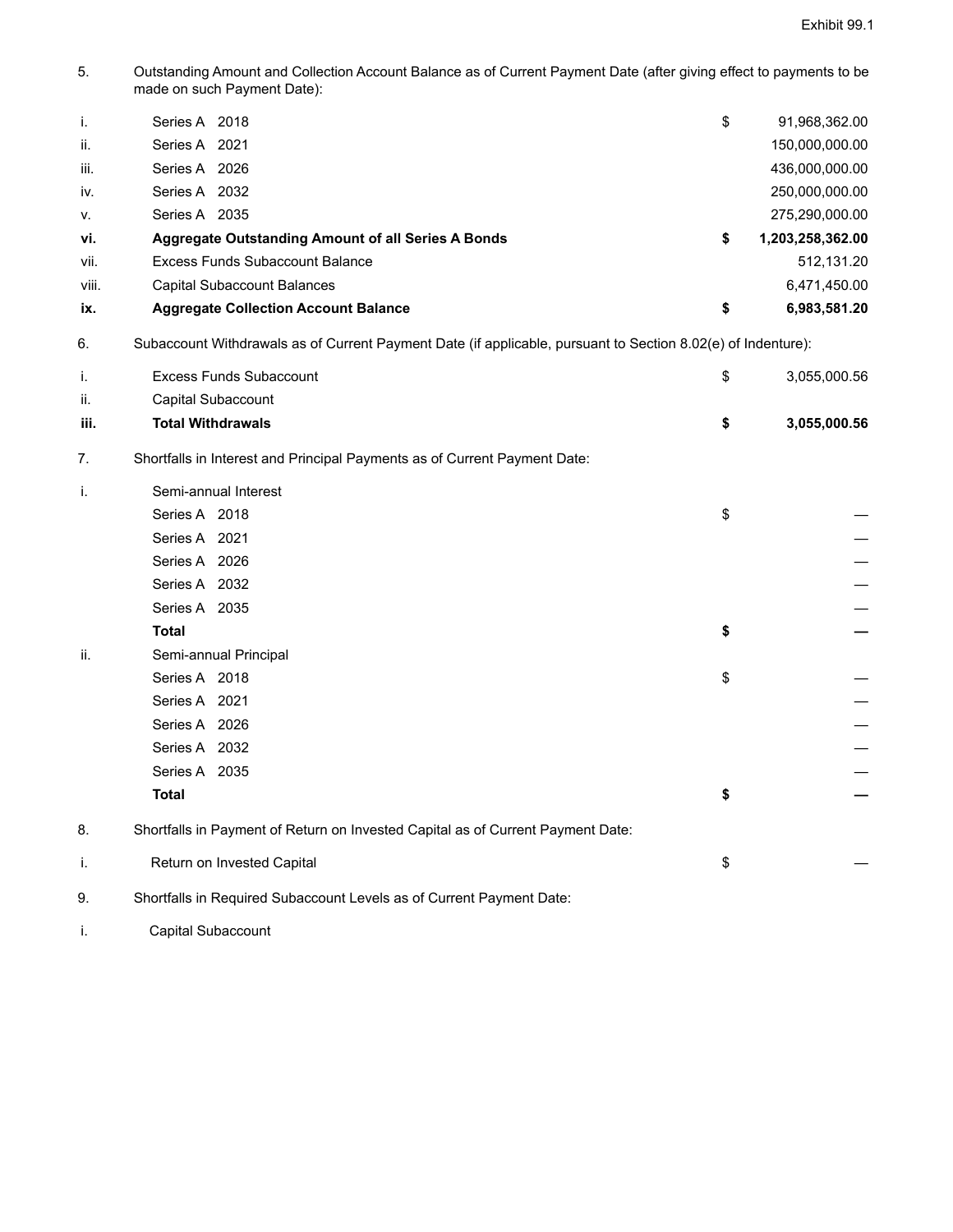IN WITNESS WHEREOF, the undersigned has duly executed and delivered this Semi-Annual Servicer's Certificate.

Date: February 21, 2018 **DUKE ENERGY FLORIDA, LLC, as Servicer**

By: /s/ David Doss

David Doss Director, Electric Utilities and Infrastructure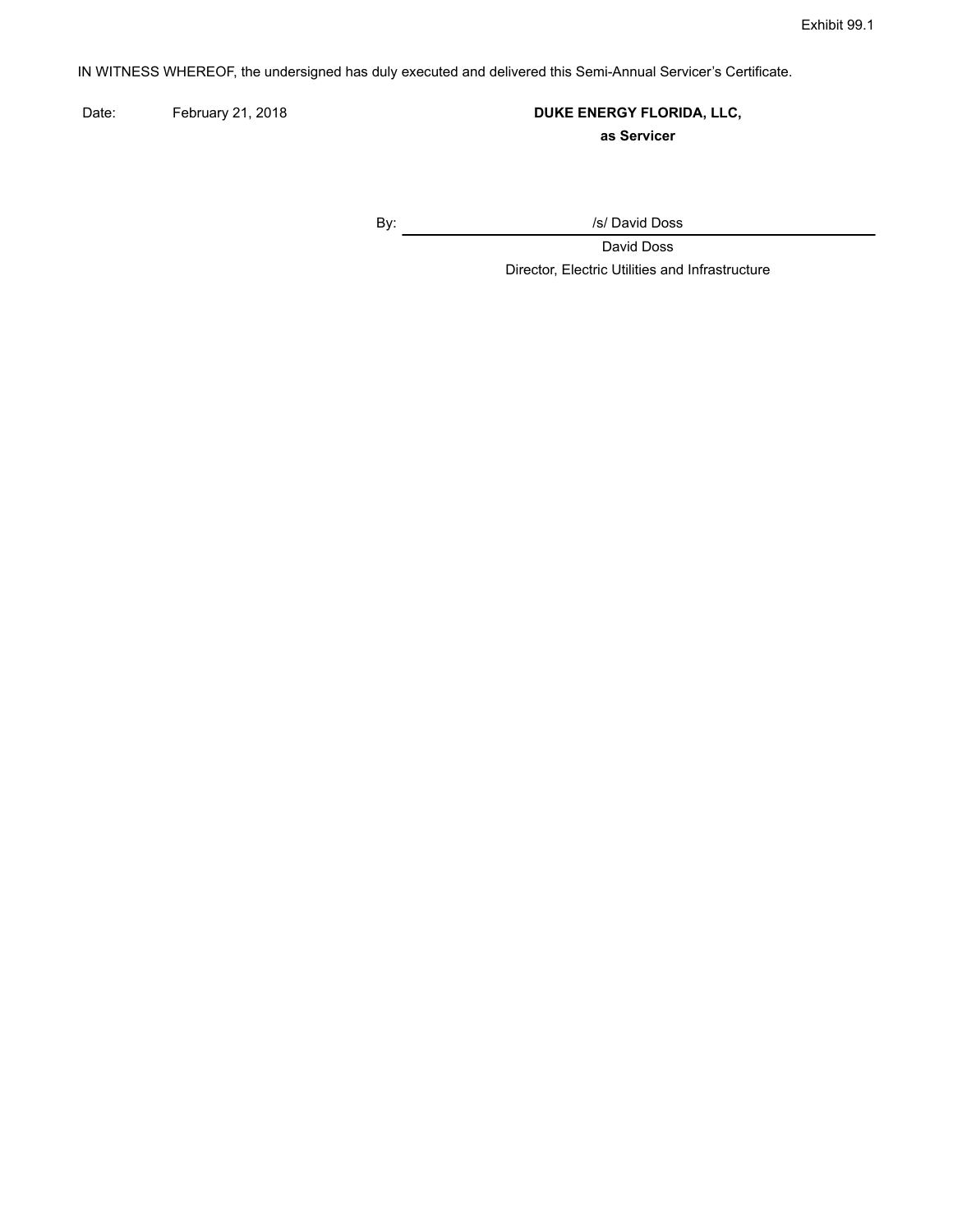## **PART I – DISTRIBUTION INFORMATION**

#### **Item 1. Distribution and Pool Performance Information.**

The response to Item 1 is set forth in part herein and in part in Exhibit 99.1.

The record date for distributions described in Exhibit 99.1 is February 28, 2018.

Introductory and explanatory information regarding the material terms, parties, and distributions described in Exhibit 99.1 is included in the Prospectus dated June 15, 2016, of Duke Energy Florida Project Finance, LLC (Issuing Entity) relating to the Series A Senior Secured Bonds (Bonds) filed with the Securities and Exchange Commission pursuant to Rule 424(b)(1) of the Securities Act of 1933 on June 17, 2016.

As indicated in Exhibit 99.1, all required interest and scheduled principal payments on the Bonds have been made with respect to the March 1, 2018, distribution date.

### **The following Items have been omitted pursuant to General Instruction C of Form 10-D:**

- Item 1A. Asset-Level Information.
- Item 1B. Asset Representations Reviewer and Investor Communication.

## **PART II – OTHER INFORMATION**

### **Item 2. Legal Proceedings.**

On February 22, 2016, a lawsuit was filed in the U.S. District Court for the Southern District of Florida on behalf of a putative class of Duke Energy Florida LLC's (Duke Energy Florida) and Florida Power & Light Company's (FP&L) customers in Florida. The suit alleges the State of Florida's nuclear power plant cost recovery statutes (NCRS) are unconstitutional and pre-empted by federal law. Plaintiffs claim they are entitled to repayment of all money paid by customers of Duke Energy Florida and FP&L as a result of the NCRS, as well as an injunction against any future charges under those statutes. The constitutionality of the NCRS has been challenged unsuccessfully in a number of prior cases on alternative grounds. Duke Energy Florida and FP&L filed motions to dismiss the complaint on May 5, 2016. On September 21, 2016, the Court granted the motions to dismiss with prejudice. Plaintiffs filed a motion for reconsideration, which was denied. On January 4, 2017, plaintiffs filed a notice of appeal to the Eleventh Circuit U.S. Court of Appeals. The appeal, which has been fully briefed, was heard on August 22, 2017, and a decision is pending. Duke Energy Florida cannot predict the outcome of this appeal.

#### **Item 3. Sale of Securities and Use of Proceeds.**

None.

### **The following Items have been omitted pursuant to General Instruction C of Form 10-D:**

- Item 4. Defaults Upon Senior Securities.
- Item 5. Submission of Matters to a Vote of Security Holders.
- Item 6. Significant Obligors of Pool Assets.
- Item 7. Change in Sponsor Interest in the Securities.
- Item 8. Significant Enhancement Provider Information.

#### **Item 9. Other Information.**

None.

#### **Item 10. Exhibits.**

(a) and (b) See Exhibit Index included as the last part of this report, which is incorporated herein by reference.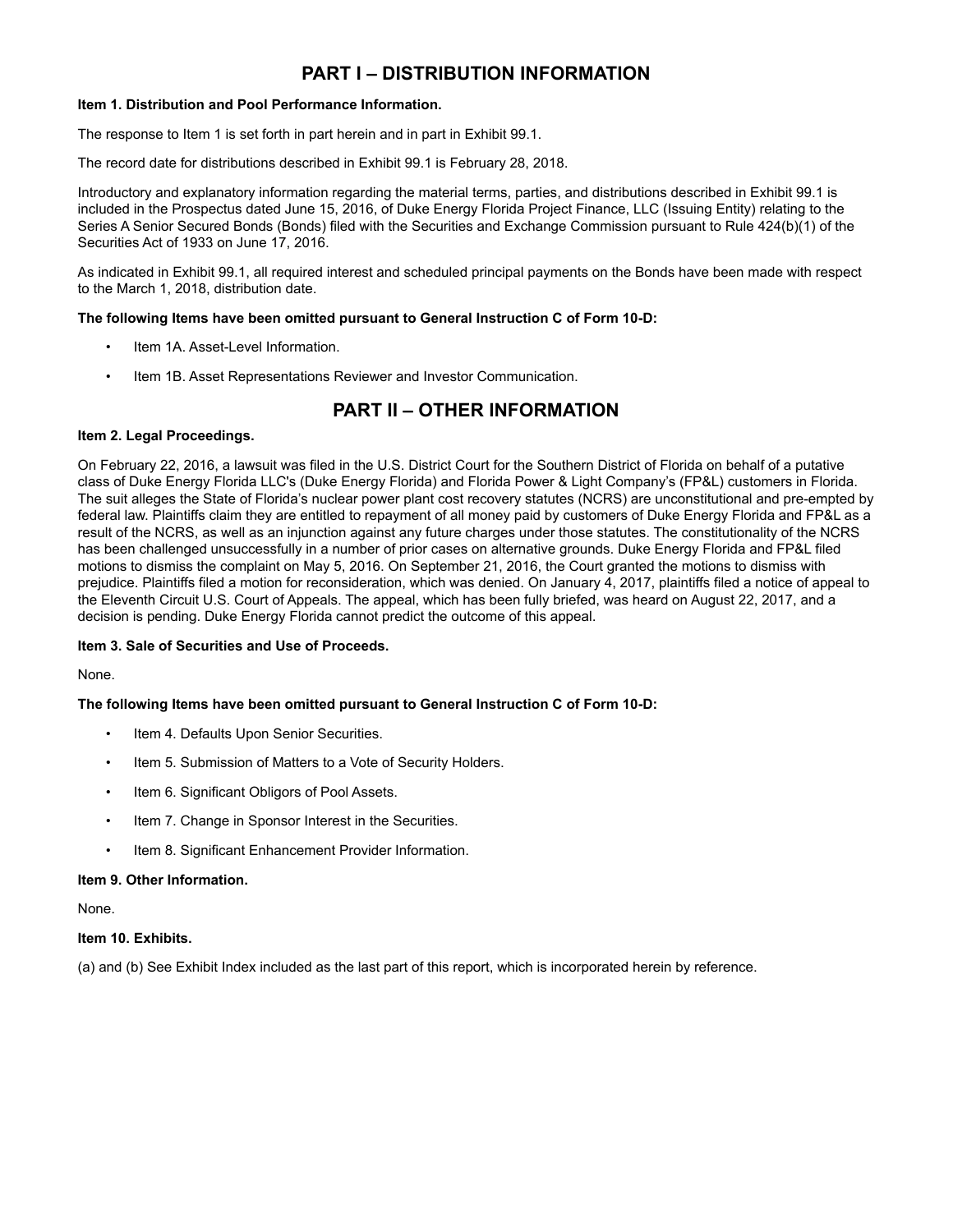## **SIGNATURES**

Pursuant to the requirements of the Securities Exchange Act of 1934, the registrant has duly caused this report to be signed on its behalf by the undersigned thereunto duly authorized.

### Date: March 15, 2018 **DUKE ENERGY FLORIDA PROJECT FINANCE, LLC (Issuing Entity)**

By: Duke Energy Florida, LLC, as Servicer

By:  $\sqrt{s}$  /s/ William E. Currens Jr.

William E. Currens Jr. Senior Vice President, Chief Accounting Officer and Controller